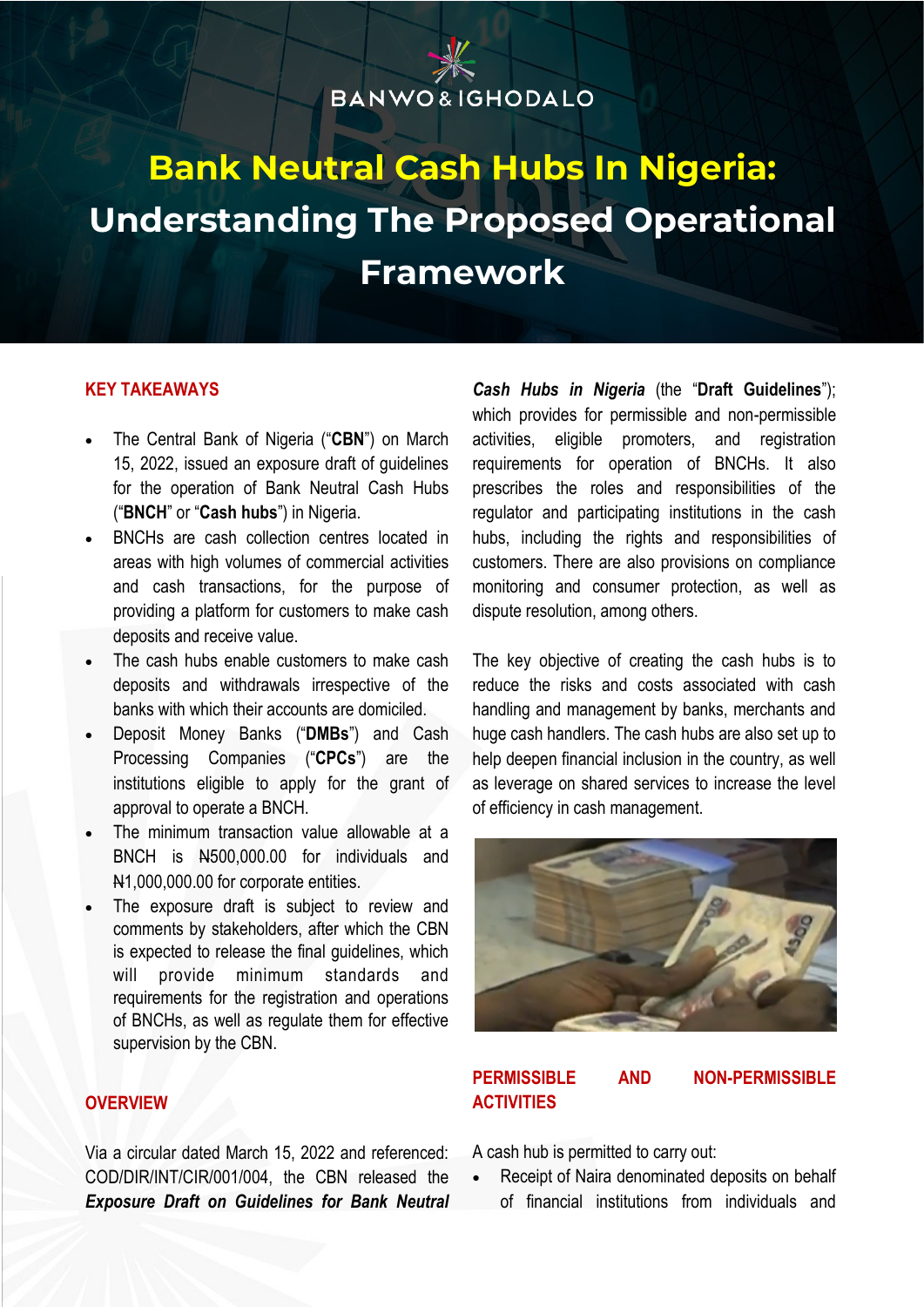businesses with high volumes of cash;

- Disbursement of high volumes of cash on behalf of financial institutions to members of the public; and
- Any other activities that may be permitted by the CBN.

However, a cash hub is prohibited from:

- Carrying out, investing and lending activities;
- Receiving, disbursing or engaging in any transaction involving foreign currency:
- Undertaking any other transaction not prescribed by the Draft Guidelines;
- Engaging another entity as a sub-contractor to carry out its operations; and
- Carrying out any other activities that may be prohibited by the CBN.

#### **REGISTRATION REQUIREMENTS**



An application to operate a cash hub is to be made to the Director, Currency Operations Department of the CBN, and the approval process involves two stages – Approval-in-Principle ("**AIP**") and Final Approval.

To be granted AIP, promoters seeking to establish a

cash hub are required to attach to their application some specified requirements including the following:

- Valid DMB licence or a valid proof of CPC registration (as applicable), issued by the CBN;
- Non-refundable application fee of N100,000 (One Hundred Thousand Naira Only) in bank draft;
- Evidence of board resolution duly signed by the Chairman and Secretary of the board of the DMB or CPC, approving the application;
- A detailed business plan or feasibility report, in the specified form; and
- Certificate of Incorporation and certified true copies of other incorporation documents of the applying DMB or CPC.

Where the CBN issues a no-objection to the application for the AIP, the promoters shall be required to submit further requirements, before the grant of Final Approval, which include:

- Evidence of ability to meet technical requirements and infrastructural facilities, such as:
	- office space/business premises.
	- machinery and equipment required for operations.
	- basic security infrastructure.
	- computer and telecoms infrastructure.
	- electronic CCTV surveillance, access control and monitoring devices.
- Evidence of insurance cover for the hub vault cash;
- Evidence of collaboration with the Nigeria Police Force;
- Secure connectivity with the Nigerian Interbank Settlement System ("**NIBSS**");
- Service Level Agreement between CPCs and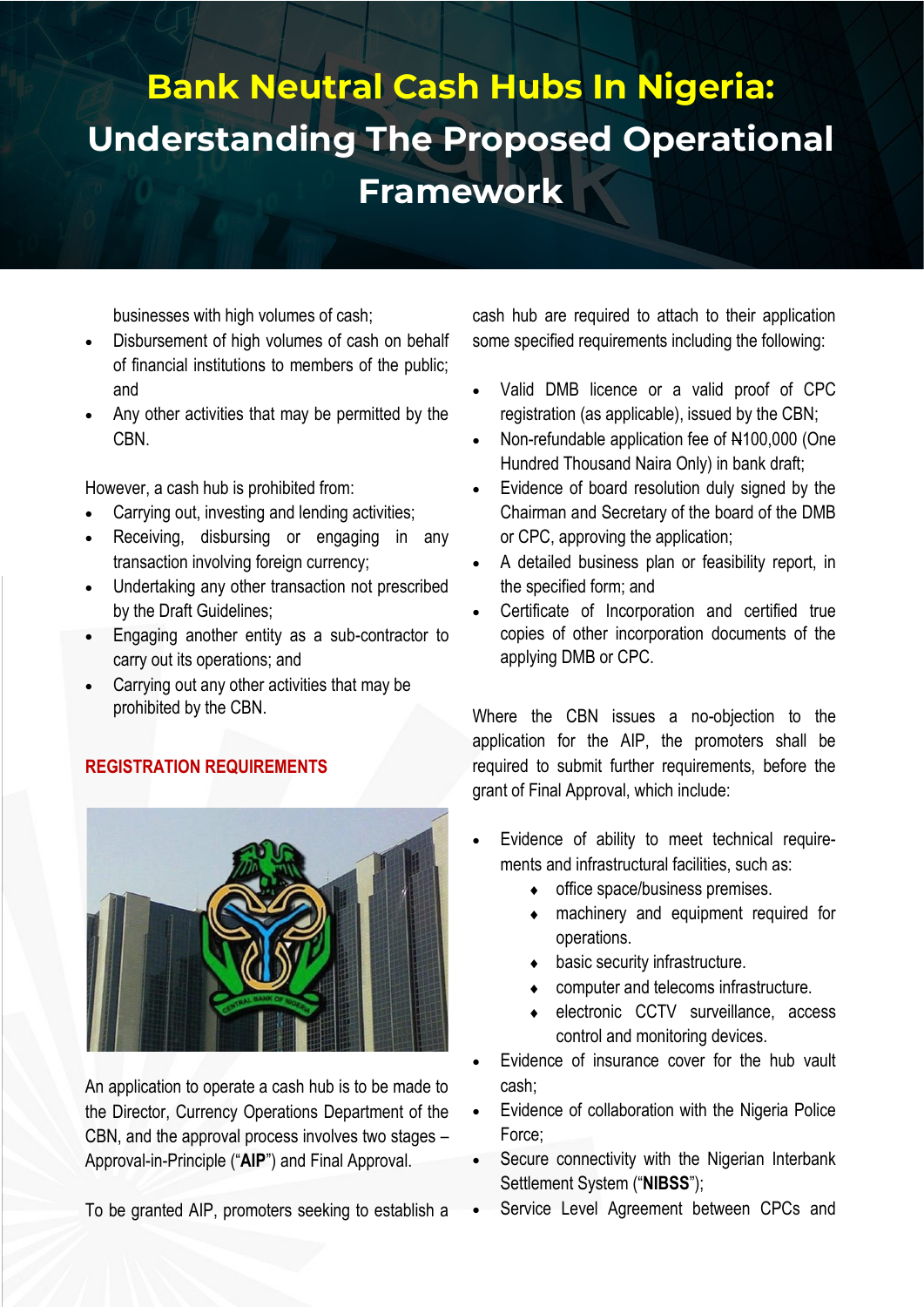DMBs to facilitate settlement, clearing and indirect connectivity with the NIBSS; and

• Non-refundable approval fee of N500,000 (Five Hundred Thousand Naira).

In addition to the requirement for compliance with the provisions of the Draft Guidelines, a BNCH operator is equally under obligation to comply with all extant CBN guidelines/circulars on the cashless policy; consumer protection; anti-money laundering and combating the financing of terrorism (ATML/CFT) in banks and other financial institutions ("**OFIs**") and other extant laws of the Federation aimed at combating money laundering and terrorism financing.

Further, a BNCH is required to keep adequate accounting and reporting standards, by complying with the reporting requirements and timelines specified in the *Cash Activity Reporting Portal (CARP) Industry Handbook*. Essentially, all activities of a cash hub are required to be included in its annual reports and accounts.

Another important obligation of a cash hub, among others, relates to the charges to be applied in its operation. In this regard, a cash hub is required to adopt the CBN-approved cash handling charges as well as the extant CBN's *Guide to Charges by Banks, Other Financial and Non-Bank Financial Institutions.* 

Given the nature of the services to be provided by a cash hub, the Draft Guidelines require a BNCH operator to put in place effective IT infrastructure that guarantees instant execution of payment instructions and secure transmission of transaction information. Further to this, all settlement information details are required to be preserved by a cash hub for a minimum period of 5 years and be made available via





#### **REMARKS**

Generally, the proposed establishment of the cash hubs is aimed at bridging the gaps of cash management costs and risks for banks and OFIs. The flexibility afforded by the Draft Guidelines in making the BNCHs open to customers regardless of which banks their accounts are domiciled (though with transaction value limits) will also significantly ease the stress that huge cash handlers at various market clusters and central business districts have to go through on daily basis in moving cash to their banks for deposit.

A significant concern, however, relates to the security of the cash deposited at the BNCHs. For instance, what happens where there is a case of cash theft either at a cash hub or when cash is in transit to and from the cash hub? It appears that the Draft Guidelines already anticipate this likely occurrence and make provisions for ameliorating these situations. In the first place, in order to reduce the risks associated with cash movement, BNCHs are to ensure that only registered Cash-In-Transit (CIT) companies are engaged for cash movements to and from the BNCH sites. In addition, every BNCH is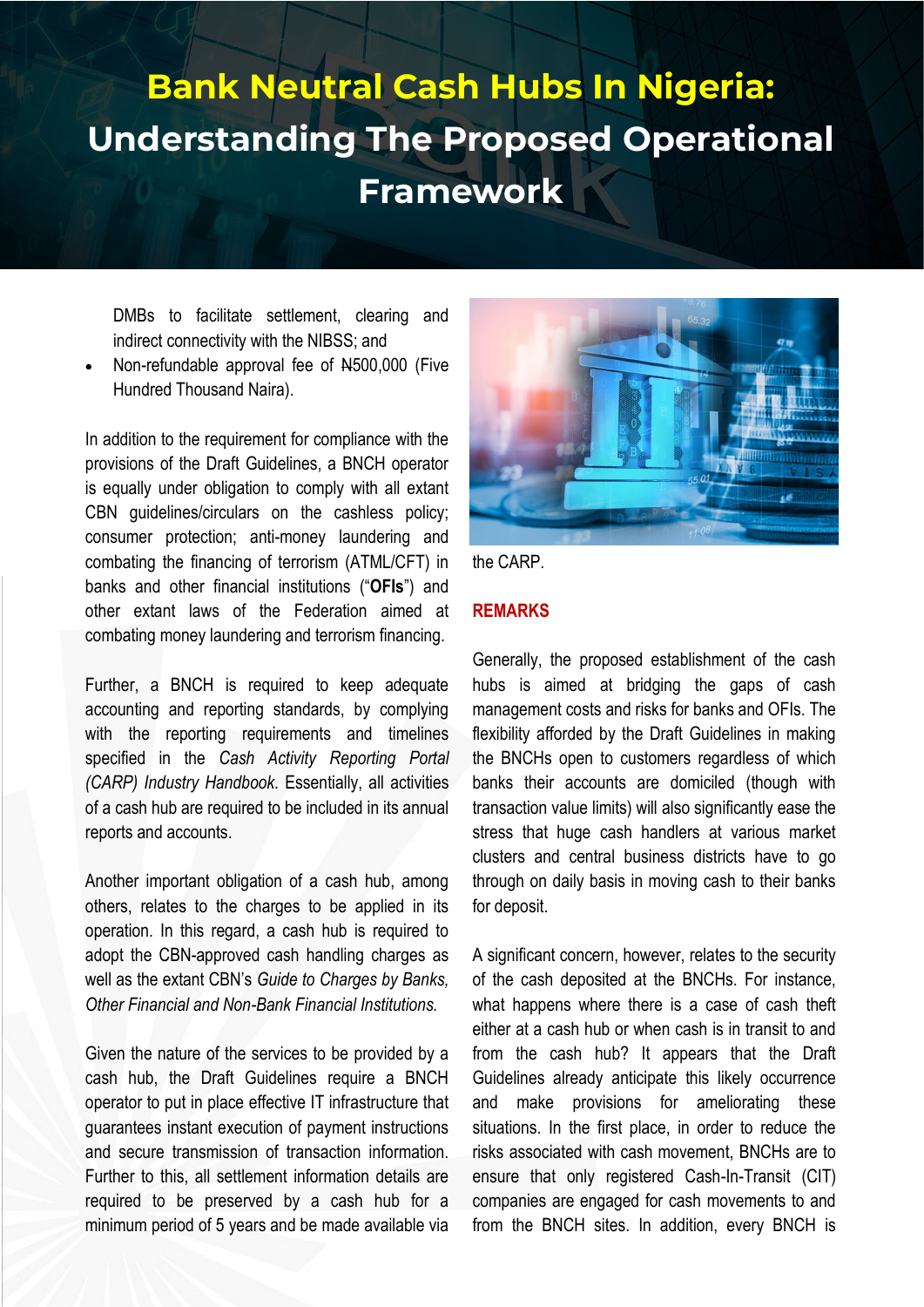required to take insurance cover for its hub vault cash and equally insure the total deposits in its custody, without which it will not be licenced to operate. By this, a cash hub will be indemnified against the risk of cash theft.

In our view, the success of the operations of BNCHs will largely depend on the effective participation of all stakeholders, and the degree of customer satisfaction and confidence in the initiative. This will definitely require a collaboration among the CBN, DMBs, OFIs, CPCs, CIT companies and the NIBBS. Each party has to play its role, as set out in the Draft Guidelines. The CBN must play its supervisory and monitoring role over the operations of the BNCH. By the same token, the BNCHs should ensure that all requirements regarding infrastructure, reporting standards/lines, consumer protection and dispute resolution among others, are complied with. In line with the Draft Guidelines, DMBs should ensure unhindered access to all relevant information where disputes arise, and facilitate the resolution of all disputes within the time limits prescribed in the CBN's *Consumer Protection Regulations 2019*. Similarly, customers are required to comply with all security rules as provided by the BNCHs. They should also promptly escalate complaints to the Consumer Protection Department (CPD) of the CBN, where resolution of complaints takes longer than the time limits prescribed in the CBN's Consumer Protection Regulations 2019.

Apart from the participants dutifully playing their roles and contributing to the success of the cash hubs' operations, in our view, the CBN can encourage or create incentives for using BNCHs by allowing reduced charges on transactions with BNCHs compared with the charges on cash deposits and withdrawals at DMBs.

Overall, we believe that BNCHs are a welcome development and look forward to its implementation in Nigeria.

#### **The Grey Matter Concept is an initiative of the law firm, Banwo & Ighodalo.**

DISCLAIMER: This article is only intended to provide general information on the subject matter and does not by itself create a client/attorney relationship between readers and our Law Firm or serve as legal advice. We are available to provide specialist legal advice on the readers' specific circumstances when they arise.